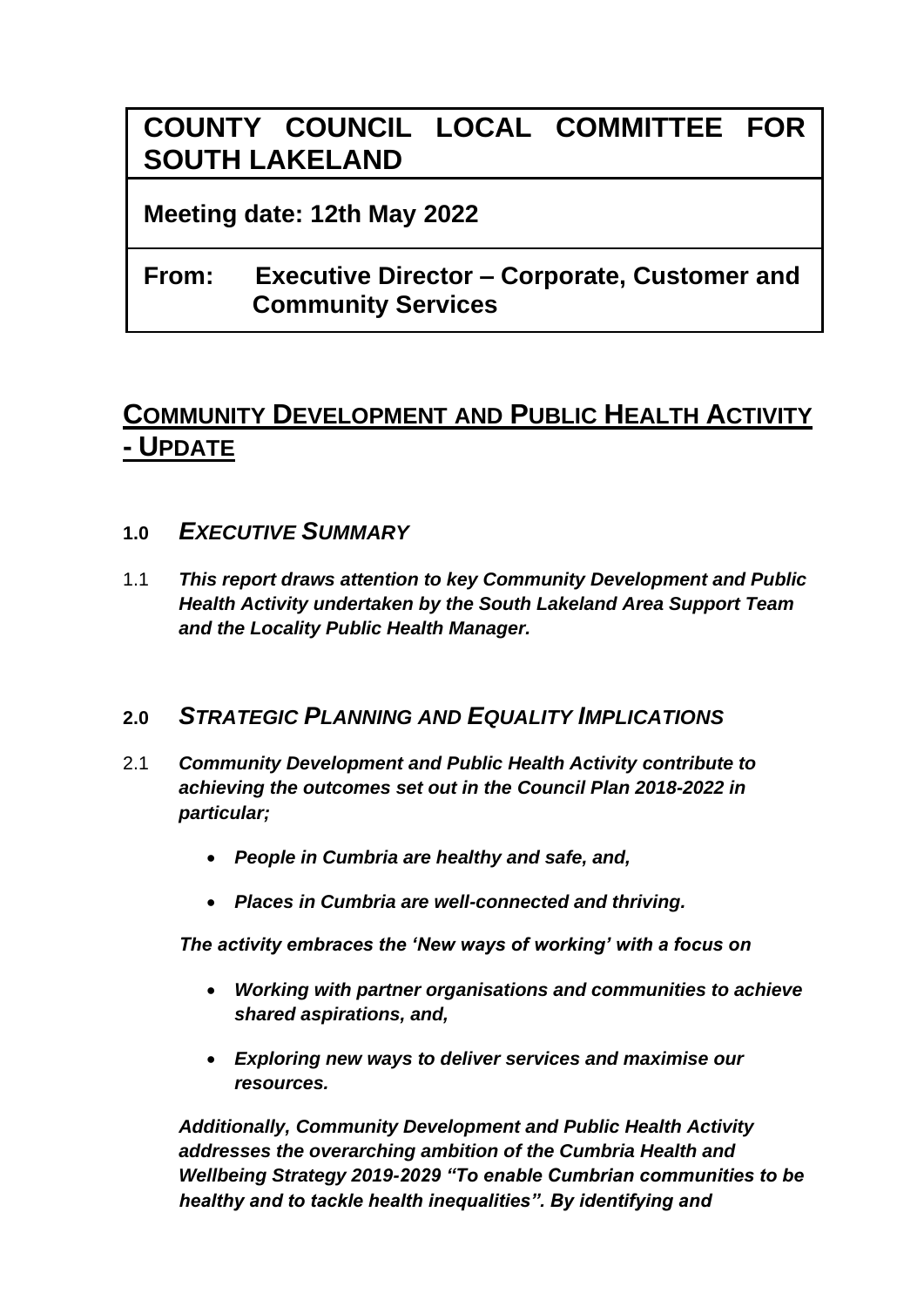*productively connecting unconnected local assets the Area Support Team and the Locality Public Health Manager are working to progress the Cumbria Joint Public Health Strategy which emphasises the importance of building five types of community assets, namely;*

- *Natural assets: A high quality natural environment that provides opportunities for engagement with the natural world.*
- *Human assets: People with the skills, knowledge, and experience that give them the capacity to take part in society and have meaningful and fulfilling lives.*
- *Social assets: A good social infrastructure, with networks and institutions that allow people to connect to each other.*
- *Physical assets: A good physical infrastructure including housing, transport, and a commercial environment that promotes healthy behaviours.*
- *Financial assets: Adequate financial resources that are fairly distributed.*
- **2.2** *All activities undertaken are assessed to ensure that the equality and diversity impacts are understood and appropriately addressed.*

## **3.0** *RECOMMENDATION*

3.1 *Members are asked to note the content of this report.*

## **4.0 BACKGROUND**

- 4.1 This report draws attention to key Community Development and Public Health Activity undertaken by the South Lakeland Area Support Team and the Public Health Locality Manager to progress the Council's Strategic aims, the Cumbria Joint Health & Wellbeing Strategy 2019-2029 and the Cumbria Joint Public Health Strategy in South Lakeland.
- 4.2 As we move to living with COVID-19, the South Lakeland Health and Wellbeing Partnership has reviewed its local priorities within the Cumbria Joint Public Health Strategy. This report describes the role of the South Lakeland Health and Wellbeing Partnership, the agreed priorities of the partnership and provides some rationale.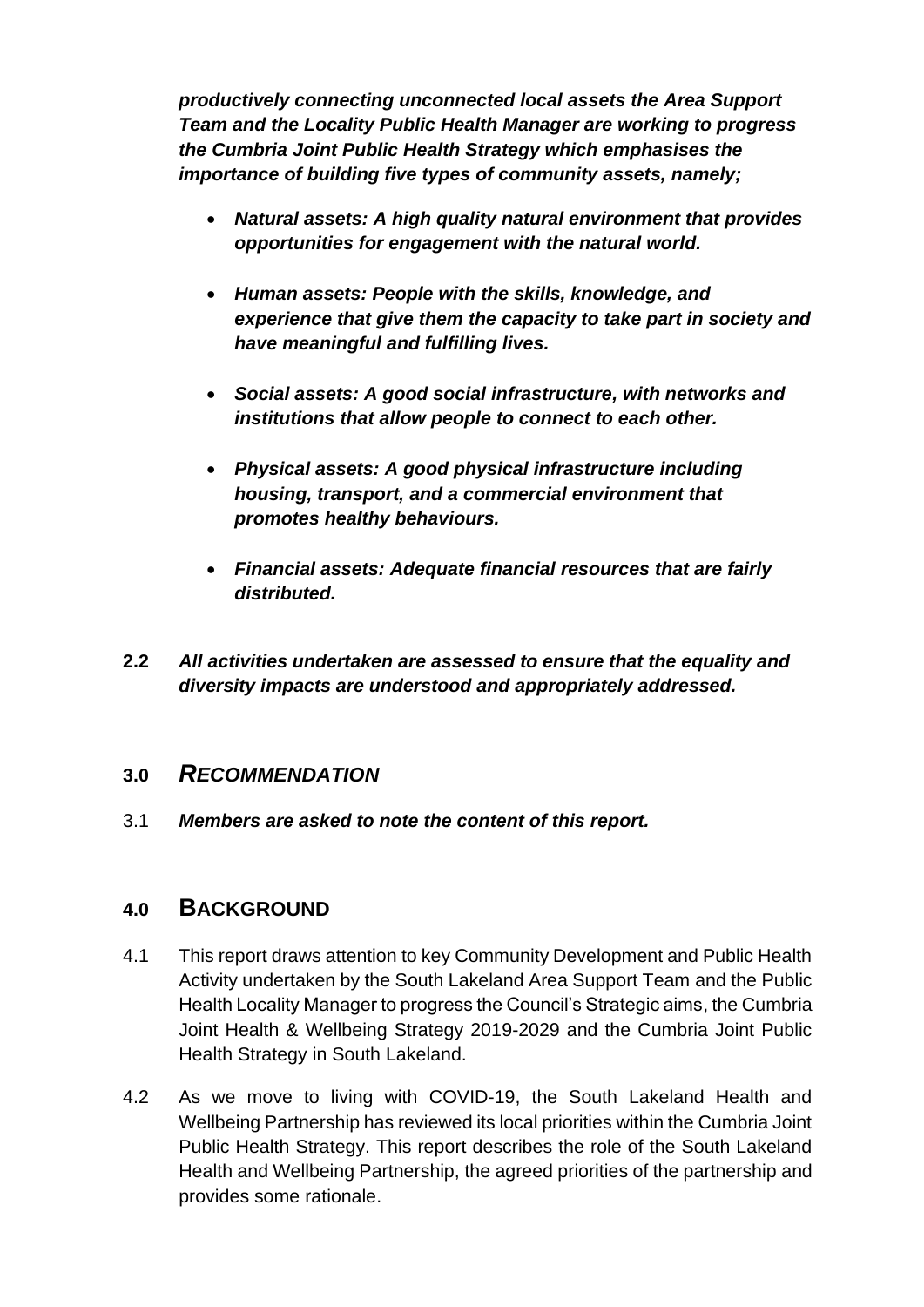4.3 The South Lakeland Health and Wellbeing Partnership provides a mechanism for collaboration among partner agencies and communities to deliver improved health and wellbeing outcomes for the residents of South Lakeland. It promotes and monitors local implementation of the Cumbria Joint Public Health Strategy. The partnership is recognised by the Cumbria Public Health Alliance as a local influencer and as having a role exploring effective methods of working in South Lakeland. The partnership takes an overview of local issues, providing a means of bringing together partners, and connecting with local communities to mobilise resources to impact on health and wellbeing. Working through the Cumbria Public Health Alliance it has a key role in ensuring that locality issues are represented at the Cumbria Health and Wellbeing Board. The Cumbria Health and Wellbeing Board is a statutory body that exists to provide strategic leadership and promote closer integration of health and care.

Current terms of reference for the South Lakeland Health and Wellbeing Partnership are provided in Appendix I.

The South Lakeland Health and Wellbeing Partnership is one of five key strategic partnerships that each have a key role in local delivery of the Cumbria Joint Public Health Strategy locally, the other partnerships being;

- The South Lakeland Building Financial Resilience Partnership.
- South Lakeland Children and Young People's Partnership.
- South Cumbria Community Safety Partnership.
- Morecambe Bay Population Health Strategic Group.
- Fig I. South Lakeland Health and Wellbeing Partnership – Strategic Fit.

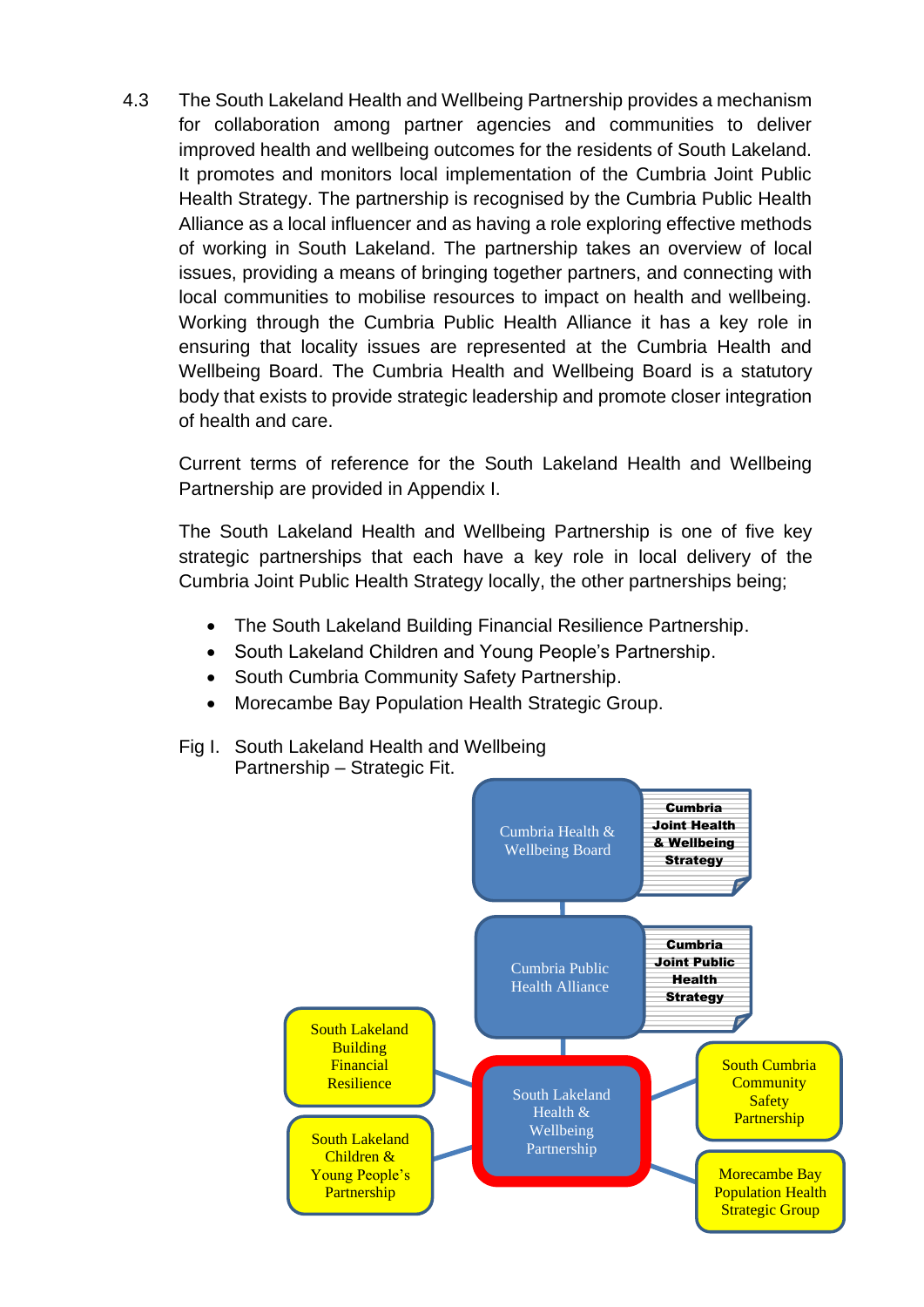- 4.4 The South Lakeland Health and Wellbeing Partnership, having been instructed by the Cumbria Public Health Alliance to describe it's medium/long term priorities with reference to the Cumbria Joint Public Health Strategy, held a workshop on the 28<sup>th</sup> February 2022, members unable to attend were invited to contribute through a questionnaire. Members were asked to determine both the relative importance of the domains and their attendant sub-domains within the strategy, and which of these the partnership believed it was best placed to influence and/or affect. In addition, partnership members were asked to review the relevance of the partnership's existing 'life course' priorities which had been agreed before the launch of the Joint Public Health Strategy.
- 4.5 Planet, people and prosperity attracted greatest priority among the 5 domains of the Cumbria Joint Public Health Strategy. People was the domain the partnership felt best placed to influence and/or affect; promoting education, skills and lifelong learning was considered the most important of the people sub-domains and was that sub-domain the partnership felt best placed to influence and/or affect. Ensuing meaningful & high quality occupations for all, and tackling discrimination & exploitation were together considered the next most important of the people sub-domains, however respondents felt the partnership was least well placed to influence and/or affect these.

Although the participation domain was considered of relatively less importance than planet or prosperity the degree to which the partnership felt it might have influence and/or affect in this domain indicated that this was an appropriate area for prioritisation. Building stronger communities was clearly deemed both the most important sub-domain and that which the partnership believes it is best placed to influence and/or affect. The degree to which the partnership believes it can influence and/or affect the promotion of social inclusion suggested this should be prioritised above building safer communities albeit it will be appropriate (given comments made) to ensure the partnership maintains its strong links with the Community Safety Partnership to facilitate collaboration in this area.

Place ranked second among the domains when importance and ability to influence and/or affect were conflated. As three of the sub-domains (ensuring high quality and safe housing, developing a sustainable transport system, and promoting healthy town and country planning) are concerned with infrastructure, are addressed in other fora, and are subjects of existing strategy (i.e. the South Lakeland District Council Housing Strategy 2016 to 2025) it was deemed inappropriate for the partnership to seek to provide leadership in these areas. Nevertheless, it is appropriate that the partnership be recognised as a key stakeholder for development programmes e.g. housing and transport infrastructure.

Access to healthy food (a sub-domain of place) was deemed both of relative importance and an area the partnership could influence and/or affect. Access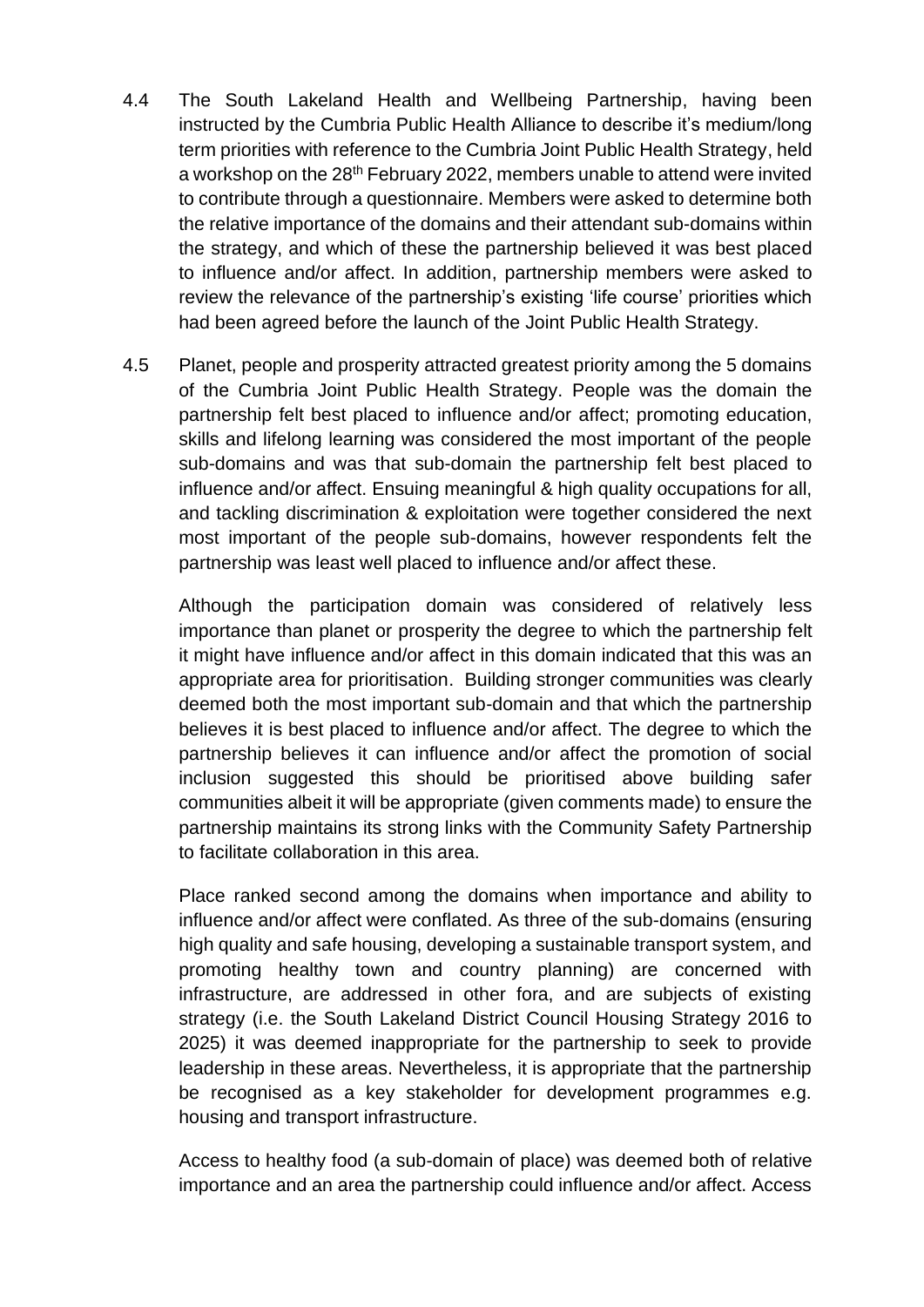to healthy food is complex as it includes not only issues of transport and cost but is a function also of ability to prepare food, understanding of nutrition, personal taste etc. Additionally, in the current economic climate there are significant concerns about the ability of struggling households to afford food and much work has been undertaken to support community infrastructure (food hubs etc.) designed to mitigate risk in this area. It was agreed that the partnership collaborates with the South Lakeland Building Financial Resilience Partnership to establish a working group to address issues attendant to ensuring local households have access to sufficient and healthy food.

Given the overriding importance placed by the partnership on planet it was agreed that relatively low confidence the partnership was able to influence and/or affect in this area should not prevent efforts to progress the aspirations of the Cumbria Joint Public Health Strategy. It was agreed that the partnership establish a sub-group or companion partnership to support activity attendant to the sub-domains and to facilitate a coordinated local approach.

The partnership agreed that the existing 'life course' priorities were appropriate and should be maintained. These are;

For Children, Young People and Young Families;

- Diet, exercise and weight management
- Educational attainment
- Emotional wellbeing and mental health

For Those in Midlife;

- Job security and prospects
- Activity and physical health
- Housing

For Older People;

- Loneliness
- Maintaining independence
- Access (to goods, services, etc.)

The partnership met on the 30<sup>th</sup> March 2022 and agreed the following:

**1)** The Partnership will collaborate with and support the Education and Skills Sub-Group of the South Lakeland Building Financial Resilience Partnership to develop a medium to long term plan for Promoting Education, Skills and Lifelong Learning.

**2)** Building on current work the Partnership will develop a medium to long term plan for Building Stronger Communities to include addressing Social Inclusion.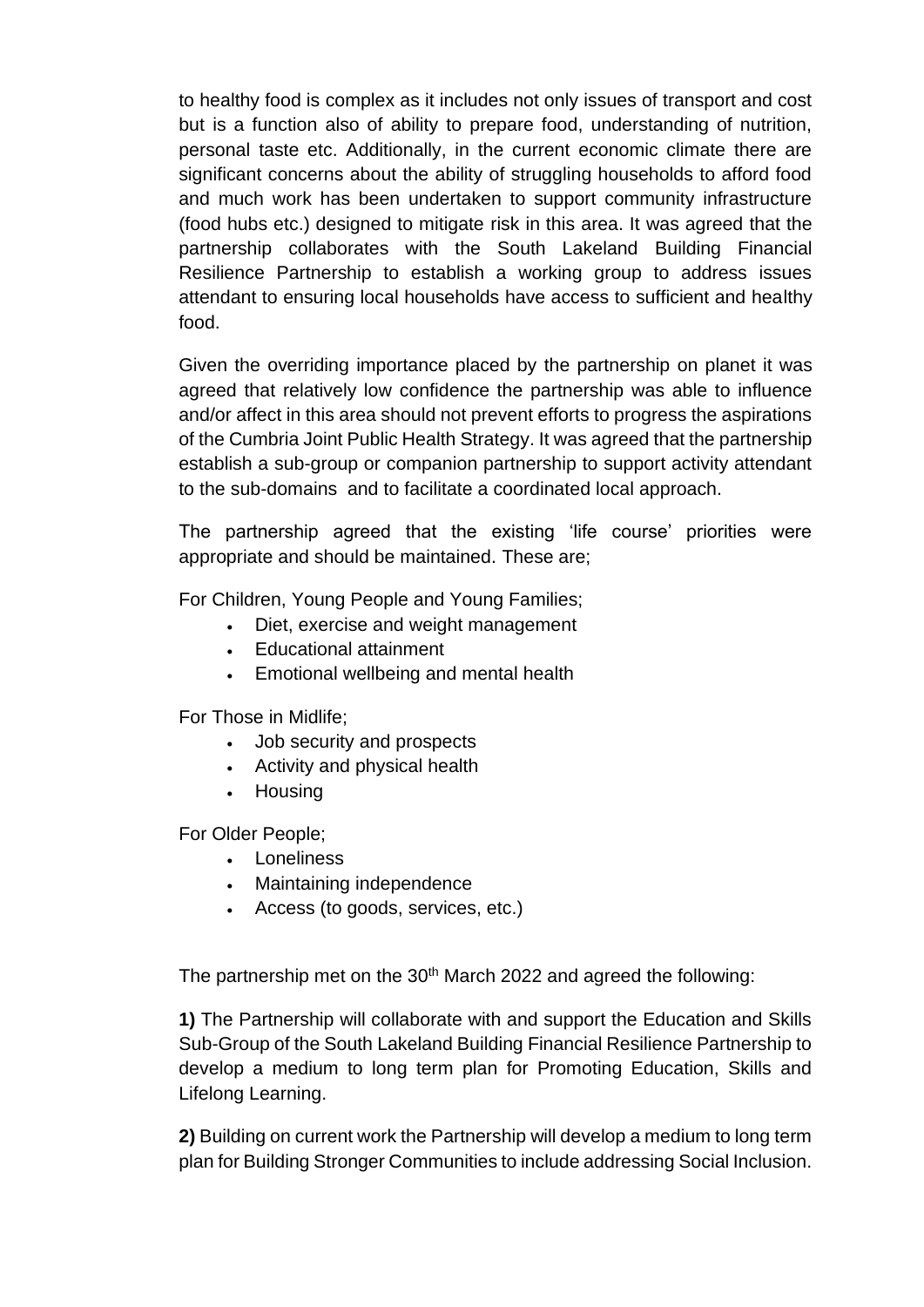**3)** Collaborate with the South Lakeland Financial Resilience Partnership to establish a working group to address issues attendant to ensuring local households have access to sufficient and healthy food.

**4)** Establish a sub-group or a companion partnership to support activity attendant to planet issues (biodiversity, waste reduction, green spaces, climate change and air quality) and to facilitate a coordinated local approach.

**5)** The Partnership will maintain strong links with the Community Safety Partnership to facilitate collaboration regarding building safer communities including tackling discrimination and exploitation.

**6)** The Partnership will work to ensure it is recognised as a key stakeholder for local development programmes e.g. housing and transport infrastructure.

**7)** The Partnership will maintain and strengthen where appropriate, links to:

- South Cumbria Future in Mind Group (children & young people's mental health)
- South Lakeland Children's Partnership (diet, exercise and weight management in children and young people)
- Morecambe Bay Population Health Strategic Group (activity and physical health in midlife, maintenance of independence for older people)

**8)** The Partnership aspires to develop links with the Local Economic Partnership to;

- explore opportunities to progress meaningful and high quality occupations for all locally,
- explore opportunities to reduce income inequality locally, and
- promote sustainable economic development.

A detailed report on the priority setting exercise is provided in Appendix II.

4.6 Dates for your Diary:

### May 2022 – **Maternal Mental Health Month**

Each May the spotlight is shined on Maternal Mental Health with the whole month being Maternal Mental Health Month. Maternal Mental Health Month 2022 - [Awareness Days Events Calendar 2022](https://www.awarenessdays.com/awareness-days-calendar/maternal-mental-health-month-2022/)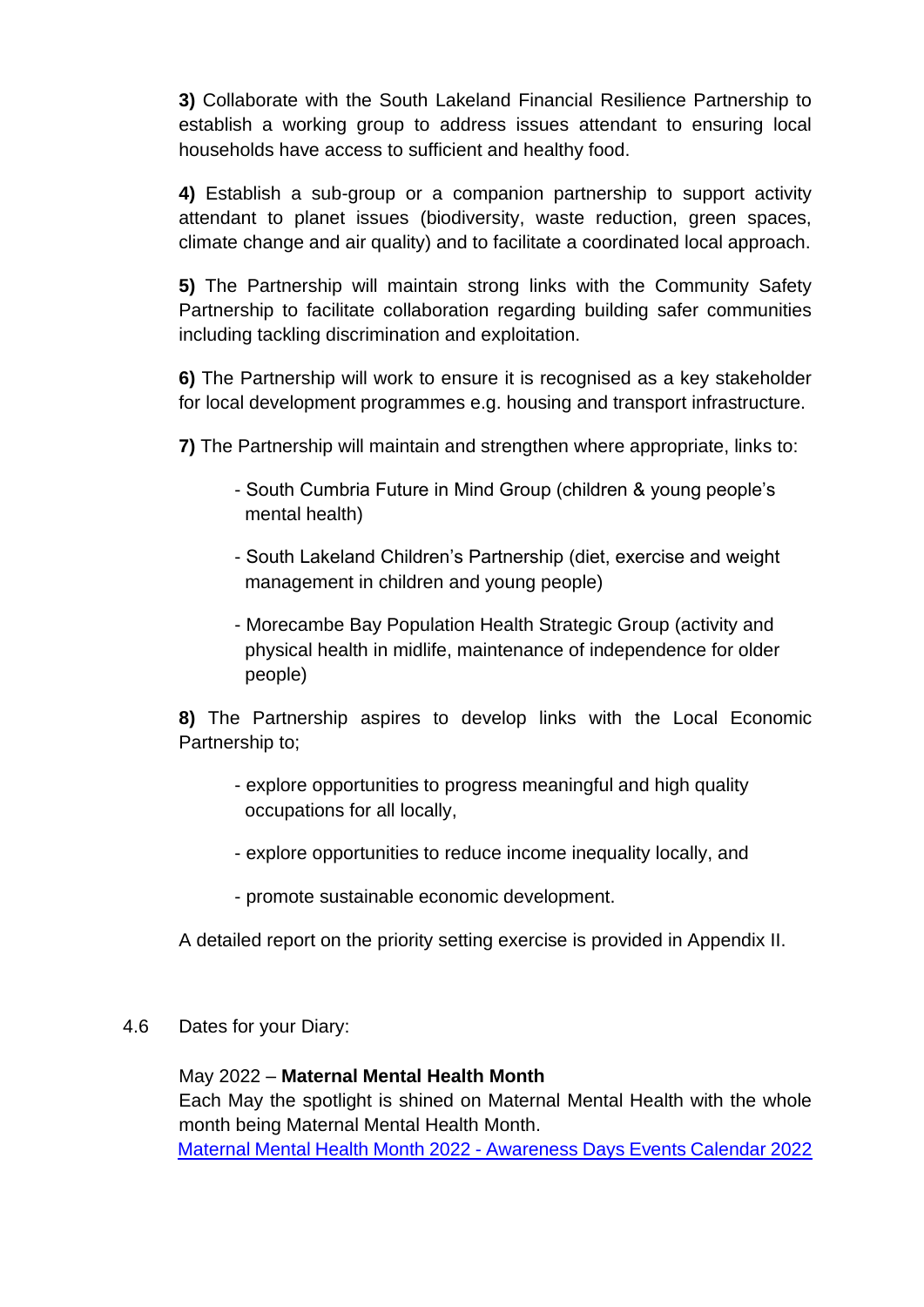#### May 2022 – **National Walking Month**

Encouraging people to walk more during the month of May. [https://www.livingstreets.org.uk/get-involved/campaign-with-us/national](https://www.livingstreets.org.uk/get-involved/campaign-with-us/national-walking-month)[walking-month](https://www.livingstreets.org.uk/get-involved/campaign-with-us/national-walking-month)

#### May 2022 – **Make May Purple / Action on Stroke Month**

Make May Purple /Action On Stroke Month is arranged by The Stroke Association and runs annually throughout May. <https://www.stroke.org.uk/take-action/make-may-purple>

9 th to 15th May 2022 – **Mental Health Awareness Week** Educating the public about mental health issues and promoting better mental health.

<https://www.mentalhealth.org.uk/campaigns/mental-health-awareness-week>

13th May 2022 – **National Numeracy Day** Activities and events to encourage everyone to build their confidence with numbers. <https://www.nationalnumeracy.org.uk/numeracyday>

16th to 22nd May 2022 – **National Vegetarian Week** A Chance to Showcase Veggie Food <https://www.nationalvegetarianweek.org/>

17th to 22nd May 2022 – **Dementia Action / Awareness Week** Dementia Action Week is a national event that sees the UK public taking action to improve the lives of people affected by dementia. <https://www.alzheimers.org.uk/get-involved/dementia-action-week>

An extensive list of national and international awareness days and events can be found using the link below. Awareness Days Events Calendar - [US, UK & International Awareness Days](https://www.awarenessdays.com/awareness-days-calendar/list/?tribe_paged=3&tribe_event_display=list&tribe-bar-date=2022-04-27)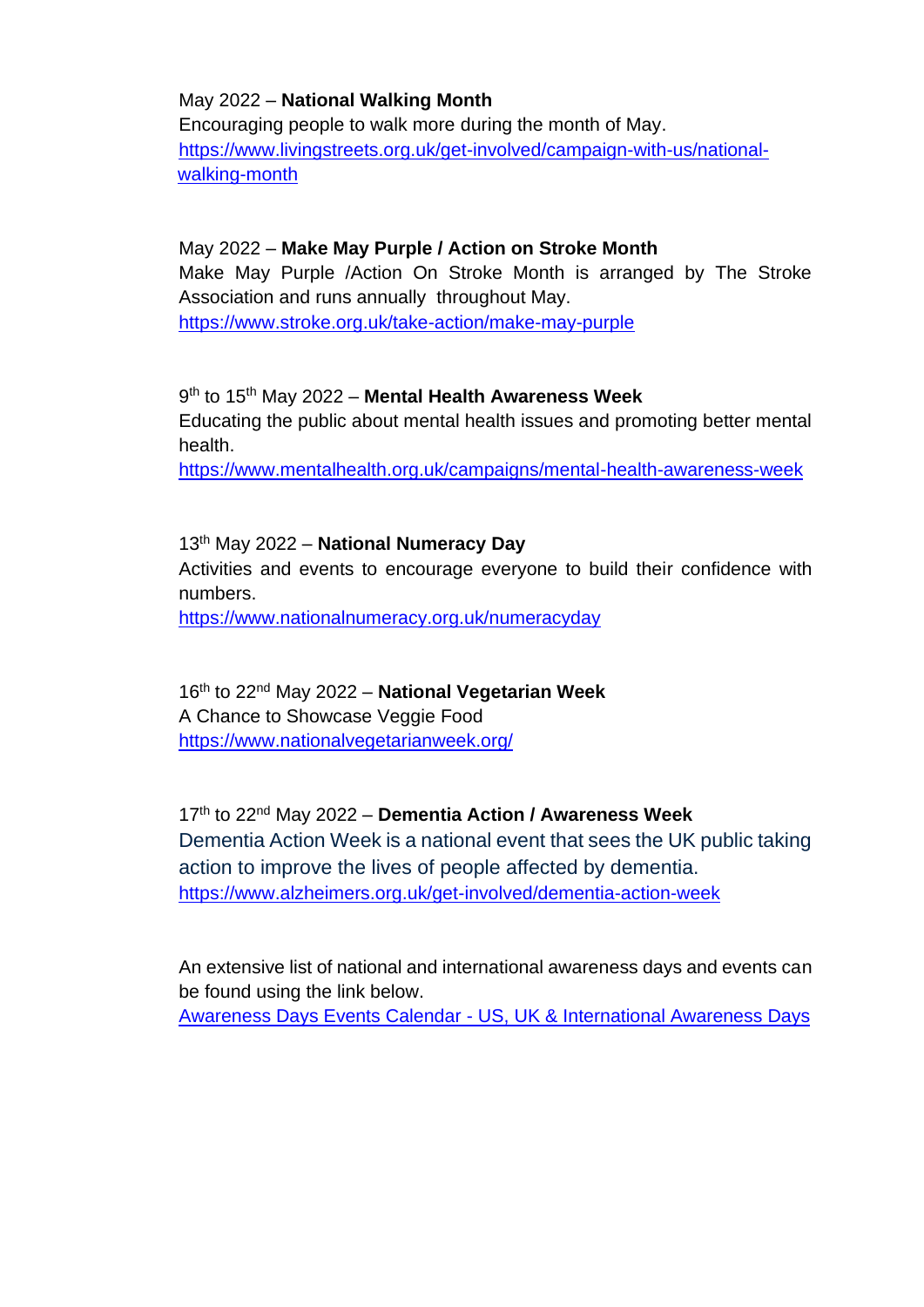## **5.0 OPTIONS**

5.1 Members are asked to note the content of the Community Development and Public Health Activity Report.

## **6.0 RESOURCE AND VALUE FOR MONEY IMPLICATIONS**

6.1 There are no direct financial implications arising from this report, which is for noting. (SR 3.5.2022)

## **7.0 LEGAL IMPLICATIONS**

- 7.1 There are no direct legal implications arising from the report
- 7.2 Ps 28.4.22

## **8.0 CONCLUSION**

8.1 the Council's strategic aims and public health objectives is dependent upon robust community engagement and community development. With the support of officers members are ideally placed to ensure effective community development promotes public health and contributes to achieving these aims and objectives in South Lakeland. As a consequence engaged and empowered residents benefit from healthier, happier and more resilient communities.

**Colin Cox Director of Public Health** 27/04/2022

#### **APPENDICES**

- **Appendix I. South Lakeland Health and Wellbeing Partnership – Terms of Reference.**
- **Appendix II. South Lakeland Health and Wellbeing Partnership - Priority Setting Exercise (2022)**

Electoral Division(s): All South Lakeland

**Executive Decision No. 2 No. 2 No. 2 No. 2 No. 2 No. 2 No. 2 No. 2 No. 2 No. 2 No. 2 No. 2 No. 2 No. 2 No. 2 No. 2 No. 2 No. 2 No. 2 No. 2 No. 2 No. 2 No. 2 No. 2 No. 2**

Key Decision **Note 2018 Note 2018 Note 2018 Note 2018 Note 2018 Note 2018 Note 2018 Note 2018 Note 2018 Note 2018 Note 2018 Note 2018 Note 2018 Note 2018 Note 2018 Note 2018 Note 2018 Note**